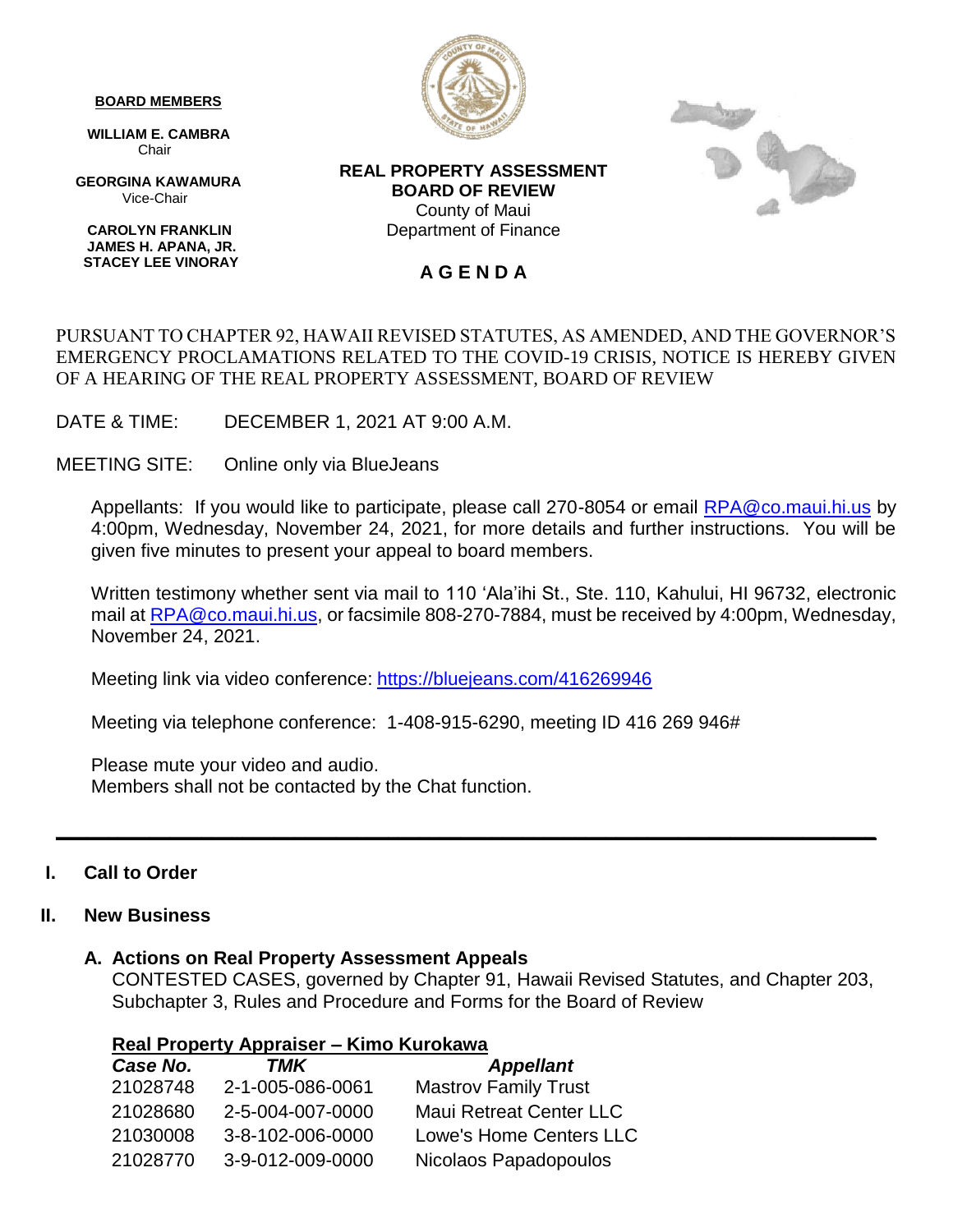#### Real Property Assessment Agenda December 1, 2021

## **Real Property Appraiser – Kimo Kurokawa (con't)**

|          | $\frac{1}{2}$             | $\frac{1}{2}$                        |
|----------|---------------------------|--------------------------------------|
| Case No. | TMK                       | <b>Appellant</b>                     |
|          | 21029422 4-2-002-001-0000 | Napili Kai Ltd                       |
| 21029368 | 4-2-002-015-0000          | Napili Kai Ltd                       |
|          |                           |                                      |
| 21029385 | 4-3-002-026-0000          | Napili Kai Ltd                       |
| 21029396 | 4-3-002-027-0000          | Napili Kai Ltd                       |
| 21029402 | 4-3-002-028-0000          | Napili Kai Ltd                       |
| 21029415 | 4-3-002-029-0000          | Napili Kai Ltd                       |
| 21030265 | 4-3-002-058-0000          | 19 Kamaka LLC                        |
|          |                           |                                      |
| 21028972 | 4-3-006-044-0028          | Stanley Armstrong & Janine Heimerich |
| 21028675 | 4-3-006-044-0036          | <b>Edward Alan Brookes Trust</b>     |
|          |                           |                                      |
| 21028886 | 4-4-008-022-0044          | 1203-1268 D&D Street Partners Ltd    |
| 21028788 | 4-4-008-022-0100          | 1203-1268 D&D Street Partners Ltd    |
| 21028905 | 4-4-008-022-0174          | 14195 Montview Blvd Partners LLC     |
| 21028914 | 4-4-008-022-0205          | Loch V LLC                           |
|          |                           |                                      |
| 21029585 | 4-6-032-018-0000          | <b>Drohan Family Trust</b>           |
| 21029586 | 4-6-032-019-0000          | <b>Drohan Family Trust</b>           |
|          |                           |                                      |

# **Property Technical Officer – Kari Stockwell**

| Case No. | TMK              | <b>Appellant</b>                     |
|----------|------------------|--------------------------------------|
| 21028778 | 1-4-005-023-0000 | Leonard Tobey Yu                     |
| 21028774 | 2-1-008-065-0043 | <b>Harriet B Cost Trust</b>          |
| 21029718 | 2-1-023-004-0007 | Laura Marie Van Havermaat            |
| 21029791 | 2-1-023-004-0025 | Stephen Blair Gay                    |
| 21029591 | 2-1-023-004-0041 | Misun Park Cummings Tr               |
| 21029701 | 2-1-023-004-0049 | Peter Kerr                           |
| 21028759 | 2-1-023-004-0065 | Michael Robin Jensen                 |
| 21029243 | 2-1-023-004-0127 | <b>Michael Timothy Hunter</b>        |
| 21029573 | 2-1-023-005-0009 | <b>Dennis Patrick Orr</b>            |
| 21029538 | 2-1-023-005-0033 | <b>Palatine Properties LLC</b>       |
| 21028817 | 2-1-023-005-0043 | Norb F Jr & Carolyn M Schaefer Trust |
| 21030225 | 2-1-023-005-0061 | <b>Osborn Family Trust</b>           |
| 21028711 | 2-1-023-005-0069 | Louis & Jolene Cole 1988 Revoc Trust |
| 21029702 | 2-1-023-005-0081 | <b>Allred Family Trust</b>           |